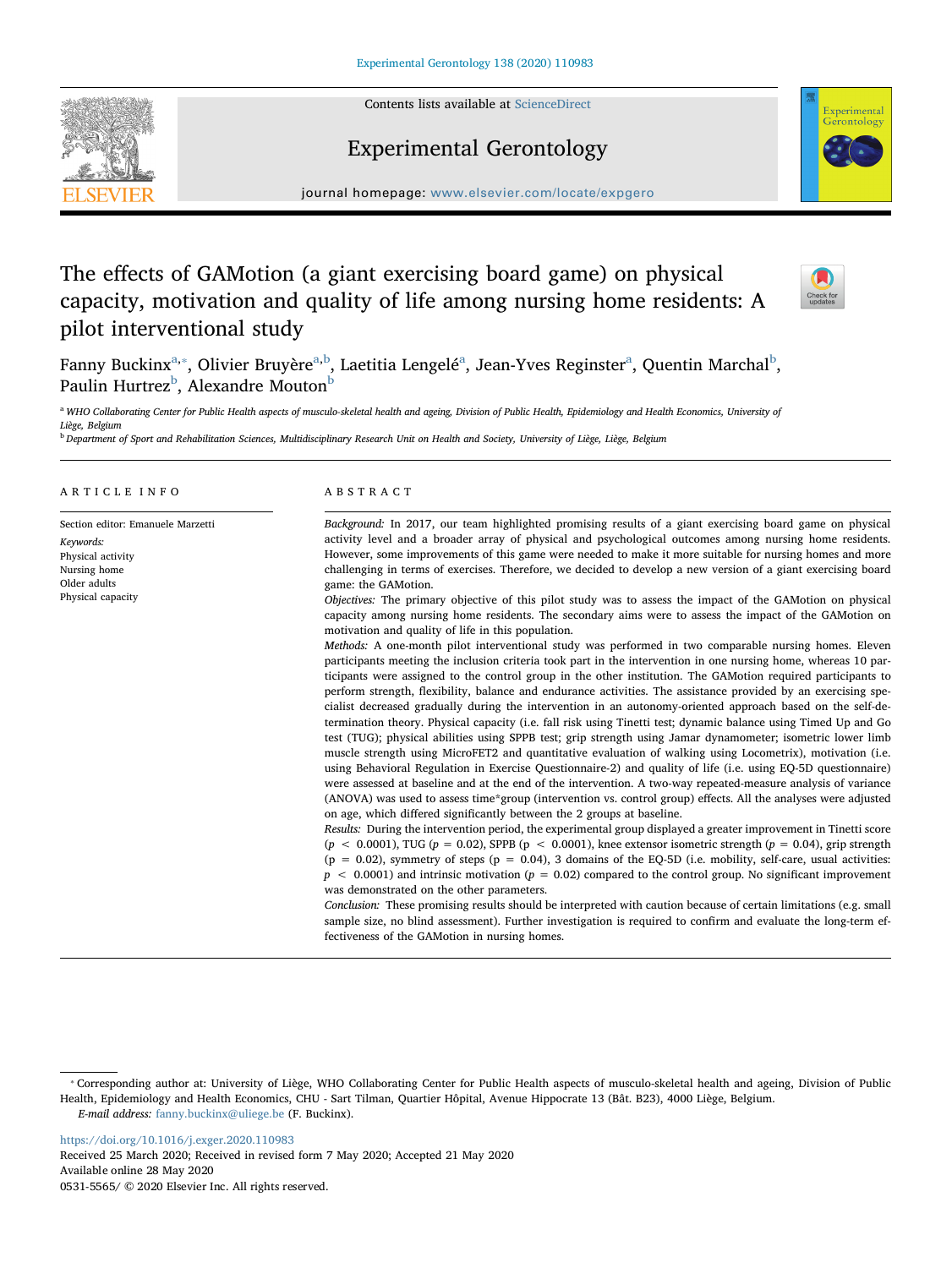## 1. Introduction

Research over past decades reports that nursing home residents spend the majority of their time inactive ([Ikezoe et al., 2013](#page-6-0)) and they walk on average  $1678 \pm 1621$  steps per day, which is far from the recommendations levels advocating a minimum of 3000 steps/day ([Buckinx et al., 2017](#page-6-1); [Tudor-Locke et al., 2011\)](#page-7-0). This sedentary lifestyle has detrimental effects on physical and psychological health, quality of life, and contributes to social isolation ([Forster et al., 2017\)](#page-6-2). Moreover, the implementation of physical activity interventions leads to positive effects on functional ability, cognition or mood [\(Brett et al., 2016](#page-6-3)). Barriers to practicing physical activity, in older adults, have been described in a literature review and are as follow: 1) health issues, such as limited mobility or arthritis, 2) psychological barriers such as fear of falling/being injured or low motivation, 3) medications related to chronic disease and 4) organizational and environmental barriers, such as no dedicated space for exercise equipment and or lack of time, reported by the staff, to incorporate physical activity into the residents' daily routine ([Benjamin et al., 2014](#page-6-4)). Those time constraints could be at least partly overcomed with self-determination theory oriented interventions emphasing the importance of autonomous regulations in fostering physical activity ([Teixeira et al., 2012\)](#page-7-1).

Taking into consideration the encouraging evidence about the implementation of physical activity interventions in nursing homes ([Jansen et al., 2015](#page-6-5)), and in order to overcome the barriers to physical activity, we previously investigated the effects of a giant exercising board game intervention on ambulatory physical activity and a broader array of physical and psychological outcomes among nursing home residents ([Mouton et al., 2017](#page-7-2)). As explained in our previous publication ([Mouton et al., 2017\)](#page-7-2), we decided to use a giant board game since interventions combining physical exercise and behavioral components could lead to an autonomous form of motivation for physical activity through different strategies, including the satisfaction of exercise-related basic psychological needs for autonomy, competence, and relatedness [\(Teixeira et al., 2012](#page-7-1)). Indeed, making physical activity more enjoyable and sociable could encourage residents to participate in physical activity more regularly and to move beyond the relatively monotonous lifestyle in nursing homes ([Chen and Li, 2014\)](#page-6-6). Moreover, literature indicates that exergaming approaches for physical activity promotion, such as interactive video games, lead to increased enjoyment and motivation in addition to positive cognitive and physical outcomes [\(Bleakley et al., 2015](#page-6-7)). Nevertheless, active video game are difficult to implement in nursing home since they mostly involve oneon-one supervision, required technology, and are not as effective as traditional intervention ([Bleakley et al., 2015](#page-6-7); [Molina et al., 2014\)](#page-6-8). In the sense, the GAMotion could be an interesting alternative.

The study, published in 2017, highlighted promising results. Indeed, after a 3-month follow-up period, results showed that a giant board game intervention led to a significant increase in physical activity level (number of steps per day), daily energy expenditure, quality of life (EQ-5D), balance and gait (Tinetti), and strength of the ankle, whereas these improvements were not observed in the control group [\(Mouton et al.,](#page-7-2) [2017\)](#page-7-2). However, some improvements of this game were needed to make it more suitable in nursing homes and more challenging in terms of exercises. Effectively, some institutions have reported that the board game was too bulky (i.e. 4∗3 m) and that the playing time was too long (i.e. 24 games squares and  $\sim$ 1 h) for the residents. Some residents also reported that the exercises were sometimes too simple. Taking into account the critics mentioned above, a new version of a giant exercising board game, the GAMotion (i.e. contraction of the words "Game" and "Motion"), was developed. In this new version, we decided to reduce the dimensions of the mat (i.e.  $4.20 * 1.70$  m) and the number of game squares (i.e. 16 squares) and therefore to reduce playing time (i.e.  $\sim$ 30 min). Then, focus groups bringing together public health professionals, sports sciences specialists, physiotherapists and nursing home staff were organized to modify or adapt the exercises.

The aim of the present study was to develop the GAMotion and evaluate its impact on physical capacity. The secondary objectives of this investigation were to assess the impact of the GAMotion on motivation and quality of life in this population.

#### 2. Methods

## 2.1. Study design and participants

A one-month pilot interventional study was performed in two comparable nursing homes (i.e. number of beds > 90, semi-rural area and similar services, such as nursing care, physiotherapy, physical and social activities) in the Province of Liège: "Val Mosan" and "Saint Joseph". These two nursing homes were randomized in one intervention group and one control group.

Before intervention initiation, investigators met the director and staff of the nursing homes to inform them about the inclusion and exclusion criteria, the study procedures and intervention. A first screening was performed by the medical staff (i.e. physiotherapists and nurses) to identify between 15 and 30 potentially eligible participants who were then approached by the researchers and asked if they were willing to participate in the study. For this pilot study, we decided to include, at least, 10 participants in each residence.

To be considered eligible, participants needed to live in one nursing home that was included in this study, to be aged 65+ years, to be oriented in order to provide informed consent (i.e. MMSE  $\geq$  18 ([Folstein et al., 1975](#page-6-9))) and to be able to walk independently with or without aid(s).

The adherence rate (i.e. the number of sessions completed compared to the number of prescribed) to the intervention was collected.

Because of the pilot design, the study protocol was not previously recorded and a statistical power calculation was not carried out. Regarding other aspects, the CONSORT statement for randomized controlled trial has been followed. This research was approved by the Ethics Committee of the Teaching University Hospital of Liège (under number 2019/58) and all participants gave written informed consent.

## 2.2. Intervention

A giant exercising board game, the GAMotion, was the central component of the intervention ([Fig. 1\)](#page-2-0). It measures 4.20∗1.70 m and comprising 16 squares (50  $\times$  50 cm) of different colors according to the component of physical fitness that was to be performed (i.e., 4 squares/ component): strength, flexibility, balance, and endurance. On each square, an illustration explains the movement to be executed and any adaptations for participants with a lower or higher level of physical fitness. In addition to these squares, the board game includes a walking lane in which circles are drawn in order to execute some walking exercises. Ladders and snakes are used to link pairs of squares, so that participants could move forward or backward faster in the game. Then, a card game is provided with the board game. Each card indicates different actions to perform (e.g. "Repeat the exercise with the most advanced person on the game board", "do the exercise all together", "go to the next pink box"). Finally, the game includes a foam die. The rules are simple and made available to the participants in a folder adjacent to the mat. The participant progress on the mat according to the score obtained with the successive rolls of dice, until reaching the last square.

The intervention took place in the physiotherapy room of the nursing home and was supervised by a physiotherapist. The duration of the game was about 30 min and the game requires a minimum of 2 participants. In order to progressively incite nursing home residents to participate independently in the GAMotion, the assistance provided by the supervisor was decreased gradually during the 1-month intervention period: 4 supervised exercising sessions were planned on the board game during the first week and then 3, 2, and 1 sessions were planned during the second, third, and fourth week of the intervention. The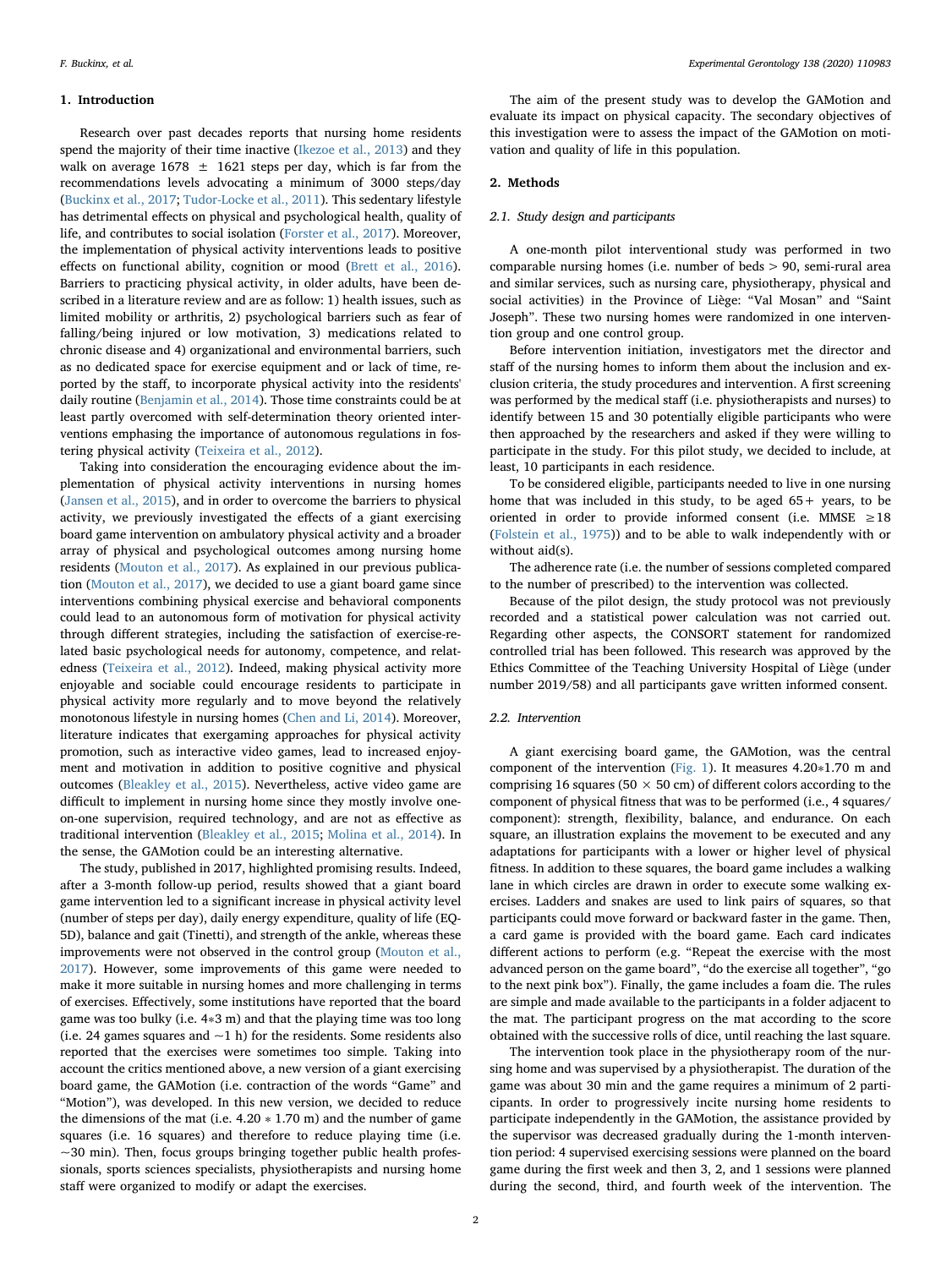<span id="page-2-0"></span>

Fig. 1. The GAMotion.

pedagogical strategy was also autonomy oriented: the supervisor helped the participants to play during the first sessions (e.g, miming the body movements) but encouraged them to play as much as possible by themselves. This game is based on the theory of self-determination since it takes into account the three basic psychological needs stated by Ryan & Deci: the need for autonomy, competence and affiliation ([Ryan](#page-7-3) [and Deci, 2000](#page-7-3)). Participants in the control group were requested neither to change their lifestyle during the study nor to get involved in any new type of PA.

## 2.3. Outcomes measurement

Anamnestic data, physical capacity, motivation and quality of life were collected at baseline (T0) and at the end of the intervention (T1), through a face-to-face interview lasting on an average of 1 h, and combined with the collection of medical records next to the nursing staff. All subjects were tested and interviewed in their room by a clinical research assistant. Data were always collected in the same order as mentioned in the following paragraph.

## 2.3.1. Socio-demographic data

Information about age, gender and Body Mass Index (BMI) were collected during a face-to-face interview at baseline. Cognitive skills were assessed with the Mini Mental State Examination (MMSE), which consists of a 30-item questionnaire. A maximum score of 30 is attainable for a person without any neuropsychological impairments. Any score greater than or equal to 27 points indicates normal cognition. Below this cut-off, scores can indicate severe ( $\leq$ 9 points), moderate (10–18 points) or mild (19–24 points) cognitive impairment ([Tombaugh and McIntyre, 1992](#page-7-4)).

## 2.3.2. Physical capacity

To meet our primary objective, severals parameters were measured to assess physical capacity.

2.3.2.1. Short physical performance battery (SPPB) test. The SPPB test is composed of three separate tests: balance, 4-metre gait speed and a chair stand test. A score between 0 and 4 is assigned on each test, and the three tests are weighted equally. Therefore, the maximum score is 12 points. The cut-off value used to assess poor physical performance is ≤8 points, according to the EWGSOP group (European Working Group on Sarcopenia in Older People) ([Cruz-Jentoft et al., 2010\)](#page-6-10).

2.3.2.2. Tinetti test. The Tinetti test was used to assess body balance

and gait abnormalities. This test consists of 16 items: 9 for body balance and 7 for gait. The maximum score is 16 for body balance, 12 for gait, and thus 28 for the global score (balance  $+$  gait). A score below 19 indicates a high risk for falls, a score between 19 and 24 indicates a moderate risk for falls, and 28 points indicates no risk of falls ([Tinetti,](#page-7-5) [1986;](#page-7-5) [Tinetti et al., 1988](#page-7-6)).

2.3.2.3. Timed up and go test. This test consists in standing from a chair, walking a 3-m distance and sitting down again ([Podsiadlo and](#page-7-7) [Richardson, 1991\)](#page-7-7). A duration above 30 s indicates limited mobility and an increased risk of falling whereas a duration of < 20 s indicates appropriate mobility with subject likely to be independent in activities of daily living [\(Mathias et al., 1986\)](#page-6-11).

2.3.2.4. Grip strength. Handgrip strength of the subjects was measured using a hydraulic dynamometer (Seahan Corporation, MSD Europe Bvba, Belgium). Subjects were asked to squeeze the dynamometer as long and as tightly as possible or until the needle stopped rising. Three measurements for each hand, alternating sides, were performed, and the best of the six grip strength measurements was used for statistical analysis [\(Roberts et al., 2011](#page-7-8)).

2.3.2.5. Isometric lower limb muscle strength. Maximal isometric muscle strength of 5 different muscle groups (knee extensors and flexors, hip abductors and extensors, ankle extensors) was measured according to the protocol defined by [Buckinx et al. \(2015b\)](#page-6-12). Three consecutive maximal contractions of each muscle group were performed, and the highest performance was considered for the analysis.

2.3.2.6. Quantitative gait analysis. Quantitative gait analysis of a 10 second period of walking was performed with a tri-axial accelerometer (Locometrix®). As previousy described by Buckinx et al., the method is based on the recording of accelerations according cranial-caudal, antero-posterior, medial-lateral axes of the body at a point near the center of gravity, the median lumbar region ([Buckinx et al., 2015a](#page-6-13)). The system was applied on the lumbar region, at L3-L4 disc space high, using a semi-elastic belt. It was then connected to a computer which calculates the dynamic gait parameters: frequency, symmetry, stability, regularity of gait cycles, cranio-caudal power, medio-lateral power, antero-posterior power. Participants were asked to walk 2 times 20 m, at normal walking speed. The first run was a preliminary test and the second was recorded for the analysis.

To be rational, these parameters have been assessed because the GAMotion exercises were designed to improve them, as shown below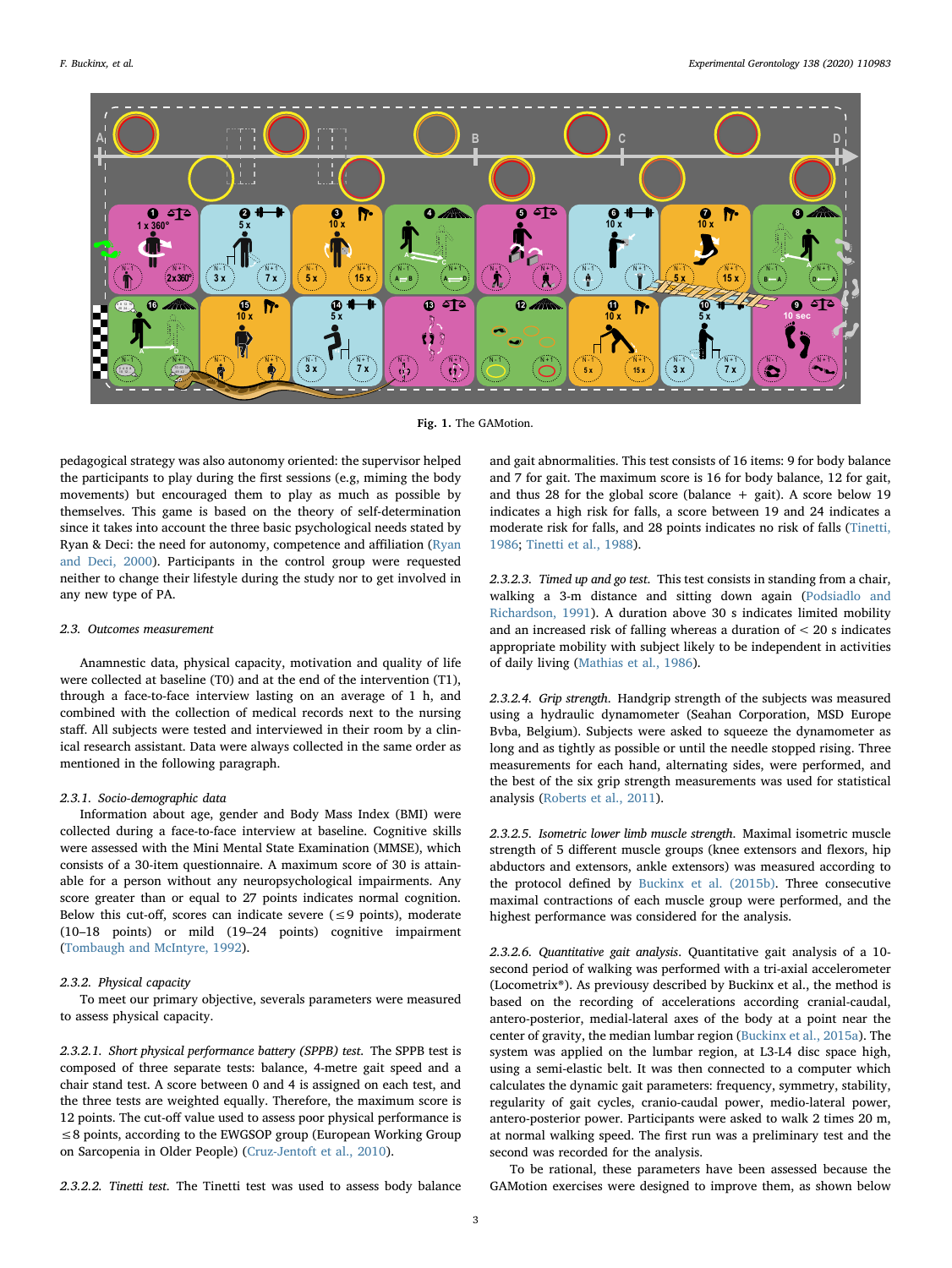<span id="page-3-0"></span>

Fig. 2. Relationship between the component of physical fitness included in the GAMotion and the outcomes.

### ([Fig. 2\)](#page-3-0):

In addition, flexibility exercises could have an indirect impact on all the outcomes.

## 2.3.3. Motivation for physical activity

As described in our previous study related to the giant exercising board game intervention ([Buckinx et al., 2017](#page-6-1)), the French version of the Behavioral Regulation in Exercise Questionnaire-2 (BREQ-2) was used to assess the participants' motivation concerning exercise. The BREQ-2 consists of 19 items measured on a 5-point Likert-type scale ranging from 0 (not true for me) to 4 (very true for me), five factors (amotivation, external, introjected, identified and intrinsic motivation) ([M.Sabisto, 2011\)](#page-6-14).

## 2.3.4. Quality of life

The EuroQol 5-dimension (EQ-5D) questionnaire was used to assess the quality of life. Through this questionnaire, health problems were self-reported according to 5 dimensions (i.e. mobility, self-care, usual activity, pain/discomfort, and anxiety/depression) and each dimension included 3 levels: no problems, some problems, and severe problems. The EQ-5D health states were then converted into a single summary index, providing a score ranging from 1 (perfect health) to 0 (death) ([Cleemput, 2010](#page-6-15); [Rabin and de Charro, 2001](#page-7-9)).

## 2.4. Statistical analysis

A Shapiro–Wilk test verified the normal distribution for all parameters. Quantitative variables that were normally distributed were expressed as the mean  $\pm$  standard deviation (SD), and quantitative variables that were not normally distributed were reported as the median and percentiles (P25–75). Qualitative variables were reported as absolute and relative frequencies (%). An independent sample t-test, or the non-parametric Mann-Withney test, was used to identify between-group baseline differences. A one-way repeated-measure analysis of variance (ANOVA) was used to estimate time and time\*group (intervention vs. control group) effects. All statistical analyses were adjusted on baseline significant differences between groups (i.e. age) using analysis of covariance (ANCOVA). Corrections for multiple comparisons were performed using Benjamini-Hochberg's false discovery rate (BH false discovery rate).

Statistical analyses were performed using SPSS 25.0 (Chicago, IL, USA) on an intention-to-treat basis. Results were considered statistically significant when 2-tailed *P*-values were  $< 0.05$ .

#### 3. Results

## 3.1. Participants

The selection of participants for the present study is summarized in

[Fig. 3](#page-4-0). Medical staff of the nursing homes was asked to pre-screen between 15 and 30 eligible participants. Respectively, 9.5% and 8.5% of the population of the intervention and control nursing homes were prescreened. Among these eligible residents, 5 refused to participate in the intervention group (26%) and 3 did not reach the required MMSE score. In the control group, 14 residents declined to participate (50%), and 4 had an insufficient MMSE score. Finally, 11 and 10 residents were respectively included in the intervention and control groups.

[Table 1](#page-4-1) shows baseline socio-demographic characteristics of the participants included in the study. Both group were comparable, excepted for age. The intervention group was significantly older (70 (66–73) years) than the control group (84 (78.5–88.8) years;  $p = .002$ ). Therefore, all the analyses presented in this article are adjusted on age.

# 3.2. Effects of the intervention on physical capacity, motivation and quality of life

Evolution of physical capacity, but also motivation and quality of life, in both groups and between groups, during data collection period, is presented in [Table 2.](#page-5-0)

First, regarding physical capacity, intervention group displayed a significant improvement of SPPB test  $(p < 0.0001)$ , Tinetti test  $(p = 0.04)$  and isometric strength of the lower limb muscle strength  $(p$ value between 0.004 and 0.03 for the different muscle groups tested) between T0 and T1. In the control group, we observed a significant decrease in isometric strength of the knee extensors ( $p = 0.01$ ) and a significant improvement in walking speed ( $p = 0.04$ ). Moreover, a significant between groups difference was observed for the evolution of SPPB test ( $p < 0.0001$ ), Tinetti test ( $p < 0.0001$ ), Timed Up and Go test ( $p = 0.02$ ) ([Fig. 4\)](#page-6-16). These results remained significant after correction for multiple comparison (BH false discovery rate). A significant between groups difference was also observed forisometric strength of the lower limb muscle groups tested (p-value between 0.004 and 0.02) and stride symmetry ( $p = 0.04$ ). After BH correction, we observed a significant difference for isometric strength of hip abductors and extensors and ankle extensors).

Then, identified and intrinsic motivation significantly improved during the intervention period in the intervention group ( $p = 0.01$  and 0.04, respectively). However, there was no difference in motivation, between T0 and T1, in the control group. A between group difference was highlighted for intrinsic motivation ( $p = 0.02$ ). After BH correction, this difference was not significant.

Finally, no intra-group difference was observed for quality of life, neither in the intervention group nor in the control group. Nevertheless, inter-group difference was shown for 3 domains of the quality of life: autonomy, self-care and usual activity ( $p < 0.0001$ ). These differences were not significant after BH correction.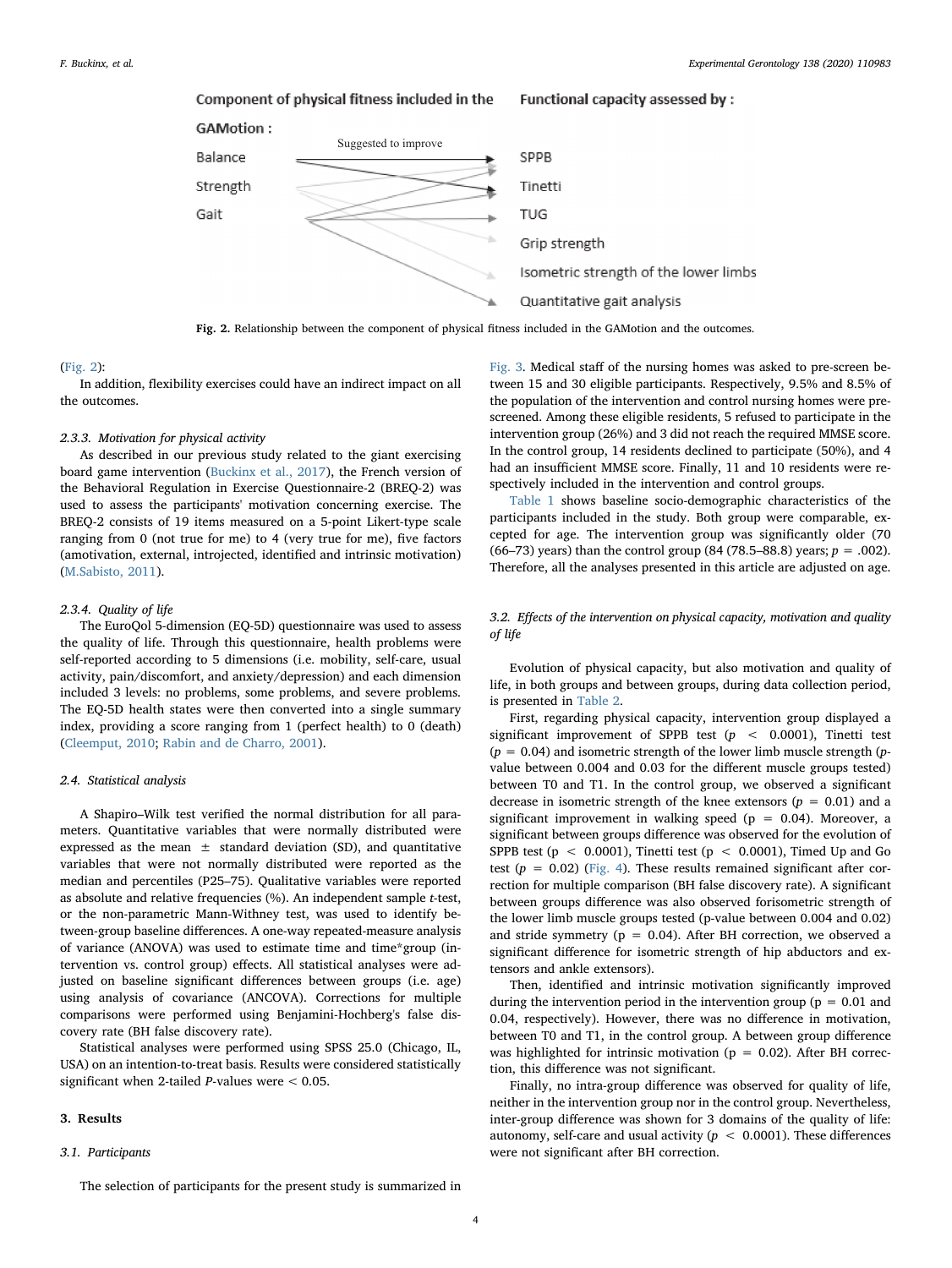<span id="page-4-0"></span>

Fig. 3. Flow chart of the study.

#### <span id="page-4-1"></span>Table 1

baseline socio-demographic characteristics of the participants included in the study.

| Variables          | Intervention group<br>$(n = 11)$ | Control group<br>$(n = 10)$ | p-Value |
|--------------------|----------------------------------|-----------------------------|---------|
| Age (years)        | 70 (66-73)                       | 84.5 (78.5-88.8)            | 0.002   |
| Gender (men)       | $7(63.6\%)$                      | $4(40\%)$                   | 0.29    |
| MMSE (/30)         | $25.6 + 3.80$                    | $27 + 2.94$                 | 0.56    |
| BMI $(kg/m2)$      | $23.9 + 3.32$                    | $25.3 + 2.95$               | 0.42    |
| SPPB $(712)$       | $7 + 2.28$                       | $4.1 + 2.23$                | 0.08    |
| Grip strength (kg) | $16.9 + 10.4$                    | $11 + 8.96$                 | 0.21    |

Legend: MMSE = Mini Mental State Examination; BMI = Body Mass Index. Note that the adherence rate to the intervention was high (i.e. 88.2%). In addition, 4 participants have completed all sessions (i.e. adherence rate: 100%) and the lowest adherence rate was 70%.

## 4. Discussion

The positive effects of GAMotion on physical capacity, motivation and quality of life among nursing home residents observed in the present pilot study go in the same direction than the results obtained with the previous version of the giant exercising board game.

More specifically, the experimental group displayed a greater improvement in Tinetti score ( $p < 0.0001$ ), Timed Up and Go ( $p = 0.02$ ), SPPB ( $p < 0.0001$ ), knee extensor isometric strength ( $p = 0.04$ ), grip strength ( $p = 0.02$ ) and symmetry of steps ( $p = 0.04$ ) compared to the control group. An increase in the total Tinetti score had already been highlighted in our previous study on giant board game and corroborates the results of Mulasso et al. in 2012 ([Mulasso et al., 2015](#page-7-10)). This team conducted a 9-month study using a multicomponent exercise program consisting of muscular strengthening, balance and mobility exercises (i.e. the same component of physical fitness as in the GAMotion) in 85 women aged 83  $\pm$  7.5 years and demonstrated a significant improvement of the Tinetti score in the experimental group compared to the control group [\(Mulasso et al., 2015](#page-7-10)). The improvement of the Timed Up and Go was also expected since a recent meta-analysis performed among community-dwelling older adults concluded that supervised physical activity intervention induce a reduction in Timed Up and Go time by 0.92 s for participants in the treatment group compared to those in the control group ([Chase et al., 2017](#page-6-17)). Then, improvement in SPPB score observed in our study confirm the results of Voukelatos et al. conducted among 386 physically inactive people aged 65+ years living in the community ([Voukelatos et al., 2015](#page-7-11)). The intervention group received a self-paced, 48-week walking program and increased his SPPB score ( $p = 0.04$ ) compared to the control group ([Voukelatos](#page-7-11) [et al., 2015](#page-7-11)). The improvement in knee extensors muscle strength, through specific strengthening programs ([Gudlaugsson et al., 2012](#page-6-18); [Krist et al., 2013\)](#page-6-19) or more general exercises ([Hauer et al., 2017\)](#page-6-20), as observed in our study, has already been demonstrated in elderly populations. Finally, our positive results on the symmetry of steps are encouraged by another study carried out by Ahn et al. [\(Ahn et al.,](#page-6-21) [2019\)](#page-6-21). In this study performed on 50 men, aged 71.8 years, the authors proposed a 8-week program (2 sessions of 30 min per week) consisting of stretching, strengthening and balance exercises and observed an improvement in the quality of walking [\(Ahn et al., 2019\)](#page-6-21). The positive results observed can be explained, among other things, by the variety of exercises proposed in the GAMotion (i.e. the 4 main component of physical fitness). Indeed, in their systematic review of 2013, Cadore et al. have shown that a program composed of various exercises (i.e. balance, walking, strengthening) is more effective than a program containing only one type of exercise concerning the functional capacities of the older adults ([Cadore et al., 2013](#page-6-22)) .

Then, the experimental group displayed a greater improvement in 3 domains of the EQ-5D (i.e. mobility, self-care, usual activities:  $p < 0.0001$ ) compared to the control group, supporting the notion that promoting physical activity in the elderly may have an impact beyond physical health. Similar results had been shown with the first version of our giant board game [\(Mouton et al., 2017\)](#page-7-2) and are not surprising because a meta-analysis concluded a positive association between physical activity and some quality of life domains among older individuals (Vagetti [et al., 2014](#page-7-12)).

Finally, the experimental group displayed a greater improvement in intrinsic motivation ( $p = 0.02$ ) compared to the control group. It is admit that motivation for physical activity tends to decrease with age ([M.Sabisto, 2011\)](#page-6-14). Nevertheless, it is suggested that intrinsic motivation is the more predictive form of regulation supporting long-term exercise adherence [\(Teixeira et al., 2012](#page-7-1)). Therefore, the GAMotion, by its playful approach, may have played a crucial role to overcome the barriers to physical activity, to promote physical activity, avoid prolonged periods of sitting and prevent autonomy decline among residents.

Although the main strength of this pilot study was the high level of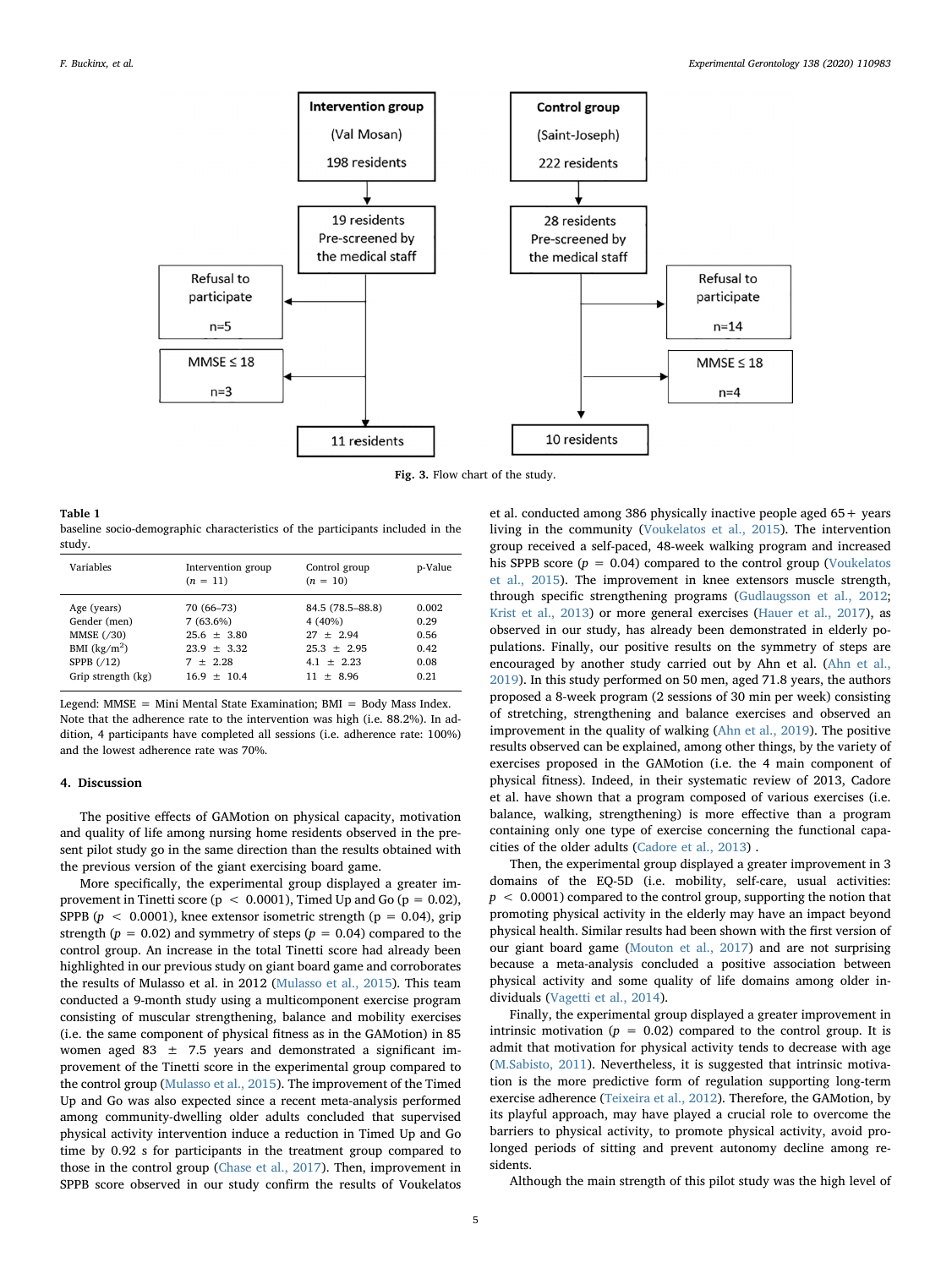#### <span id="page-5-0"></span>Table 2

Effects of the intervention on physical capacity, motivation and quality of life.

|                                         | Intervention group<br>$n = 11$ |                   | Control group<br>$n = 10$ |                   |                   |                         |                 |               |
|-----------------------------------------|--------------------------------|-------------------|---------------------------|-------------------|-------------------|-------------------------|-----------------|---------------|
| Variables                               | PRE<br>(T0)                    | POST<br>(T1)      | $P$ Tnt T0-T1             | PRE<br>(T0)       | POST<br>(T1)      | $P_{\text{Cont TO-T1}}$ | $P$ Int vs Cont | BH correction |
| Physical capacity                       |                                |                   |                           |                   |                   |                         |                 |               |
| SPPB score $(712)$                      | 7,00<br>± 2,28                 | 9,55<br>± 2,16    | < 0,0001                  | 4,30<br>± 2,23    | 4,30<br>± 2,50    | 0,66                    | < 0,0001        | 0.008         |
| Tinetti score (/28)                     | 25,82<br>± 2,56                | 26,55<br>± 2,12   | 0,04                      | 21,20<br>± 5,45   | 20,50<br>± 5,30   | 0,17                    | < 0,0001        | 0.01          |
| Timed up and go (sec)                   | 11,99<br>± 3,71                | 10,32<br>± 2,61   | 0,10                      | 22,67<br>± 15,69  | 21,67<br>± 14,00  | 0,29                    | 0,02            | 0.05          |
| Grip strength (kg)                      | 16.83<br>±10.3                 | 15.5<br>± 9.79    | 0,69                      | 10.91<br>± 10.1   | 10.61<br>± 9.18   | 0,92                    | 0,277           | 0.12          |
| Isometric strength: knee extensors (N)  | 212,90<br>± 73,65              | 240,75<br>± 62,08 | 0,03                      | 196,53<br>± 93,65 | 170,64<br>± 79,63 | 0,01                    | 0,04            | 0.07          |
| Isometric strength: knee flexors (N)    | 170,24<br>± 44,23              | 197,02<br>± 50,60 | 0,004                     | 137,29<br>± 63,55 | 130,72<br>± 64,53 | 0,17                    | 0,02            | 0.06          |
| Isometric strength: hip abductors (N)   | 193,29<br>± 72,28              | 244,28<br>± 56,09 | 0,01                      | 166,71<br>± 77,08 | 150,73<br>± 61,29 | 0,05                    | 0,002           | 0.02          |
| Isometric strength: hip extensors (N)   | 163,67<br>± 45,45              | 195,94<br>± 46,19 | 0,04                      | 129,25<br>± 61,88 | 127,29<br>± 59,72 | 0,60                    | 0,01            | 0.04          |
| Isometric strength: ankle extensors (N) | 132,03<br>± 86,79              | 287,92<br>± 50,50 | 0,01                      | 201,33<br>± 93,46 | 182,01<br>± 73,06 | 0,07                    | 0,004           | 0.03          |
| Walking speed $(m/s)$                   | 0,92<br>± 0,16                 | 0,88<br>± 0,31    | 0,72                      | 0,93<br>± 0,20    | 1,01<br>± 0,17    | 0,04                    | 0,44            | 0.13          |
| Stride length (m)                       | 1,08<br>± 0,15                 | 1,11<br>± 0,13    | 0,46                      | 1,03<br>± 0,15    | 1,07<br>± 0,09    | 0,19                    | 0,45            | 0.13          |
| Stride symmetry (arb. Unit)             | 210,82<br>± 67,73              | 225,18<br>± 99,44 | 0,37                      | 165,00<br>± 51,87 | 150,20<br>± 34,69 | 0,14                    | 0,04            | 0.09          |
| Stride regularity (arb. Unit)           | 168,82<br>± 67,70              | 186,00<br>± 58,58 | 0,38                      | 157,70<br>± 62,75 | 180,90<br>± 42,13 | 0,11                    | 0,82            | 0.15          |
| Motivation                              |                                |                   |                           |                   |                   |                         |                 |               |
| Amotivation                             | 3,64<br>± 3,01                 | 3,18<br>± 3,43    | 0,61                      | 4,30<br>± 3,16    | 4,20<br>± 3,39    | 0,91                    | 0,47            | 0.14          |
| External                                | 4,55<br>± 4,55                 | 3,73<br>± 4,54    | 0,50                      | 2,80<br>± 4,61    | 1,10<br>± 1,52    | 0,25                    | 0,12            | 0.10          |
| Introjected                             | 4,27<br>± 4,61                 | 5,00<br>$±$ 4,80  | 0,65                      | 3,20<br>± 4,19    | 4,60<br>± 3,10    | 0,09                    | 0,83            | 0.17          |
| Identified                              | 7,64<br>± 3,23                 | 10,55<br>± 1,64   | 0,01                      | 8,10<br>± 3,64    | 8,50<br>± 7,78    | 0,23                    | 0,10            | 0.09          |
| Intrinsic                               | 12,36<br>± 3,17                | 14,73<br>± 1,90   | 0,04                      | $10,40 \pm 4,79$  | 11,60<br>± 3,84   | 0,15                    | 0,02            | 0.06          |
| Quality of life                         |                                |                   |                           |                   |                   |                         |                 |               |
| Mobility                                | 1,18<br>± 0,41                 | 1,18<br>± 0,41    | 1,00                      | 1,60<br>± 0,52    | 1,60<br>± 0,52    | 1,00                    | < 0,0001        | 0.18          |
| Self-care                               | 1,18<br>± 0,41                 | 1,18<br>± 0,41    | 1,00                      | 1,20<br>± 0,42    | 1,40<br>± 0,52    | 0,16                    | < 0,0001        | 0.19          |
| Usual activity                          | 1,27<br>± 0,47                 | 1,00<br>± 0,00    | 0,08                      | 1,50<br>± 0,53    | 1,40<br>± 0,52    | 0,56                    | < 0,0001        | 0.2           |
| Pain/discomfort                         | 1,64<br>± 0,67                 | 1,46<br>± 0,69    | 0,16                      | 1,60<br>± 0,84    | 1,80<br>± 0,65    | 0,32                    | 0,27            | 0.11          |
| Anxiety/depression                      | 1,46<br>± 0,52                 | 1,55<br>± 0,69    | 0,56                      | 1,50<br>± 0,53    | 1,50<br>± 0,53    | 1,00                    | 0,85            | 0.17          |

p-Value adjusted on age.

BH correction: Benjamini-Hochberg's false discovery rate.

adherence to the exercise intervention (88.2%), some limitations must be acknowledged. First of all, because of the pilot design, the sample size was small, thus limiting statistical power. This means that our conclusions should be interpreted and generalized with particular caution. However, even if the number of participants were rather small, significant results were found, encouraging further broader scale investigations Once again, these positive results should be interpreted with caution because of the risk of false positive due to the large number of comparisons performed on a small sample. To overcome this problem, we used the Benjamini-Hochberg's false discovery rate. In addition, a selection bias is possible since only subjects oriented and able to walk were eligible for the study. These subjects are not representative of all people living in nursing home. Then, the median age was significantly different between groups at baseline. Although our

results have been adjusted on age, it is likely that subjects from the intervention group (i.e. younger) showed a better ability to improve the various parameters measured than the control group (i.e. older). Furthermore, the intervention only lasted 4 weeks, which may have limited the effects. In addition, the post-intervention effects have not been evaluated to assess whether the benefits of the intervention persist over time. Then, the lack of blind assessment can be considered as a possible bias. The investigators, knowing the subject assignment group, may have, even unintentionally, influenced the results of the assessments. Finally, the Hawthorne effect is a potential bias of this study because participants were aware that they were being assessed.

In conclusion, after a month of intervention using GAMotion, an improvement in functional capacity, quality of life and motivation for physical activity was observed in the experimental group compared to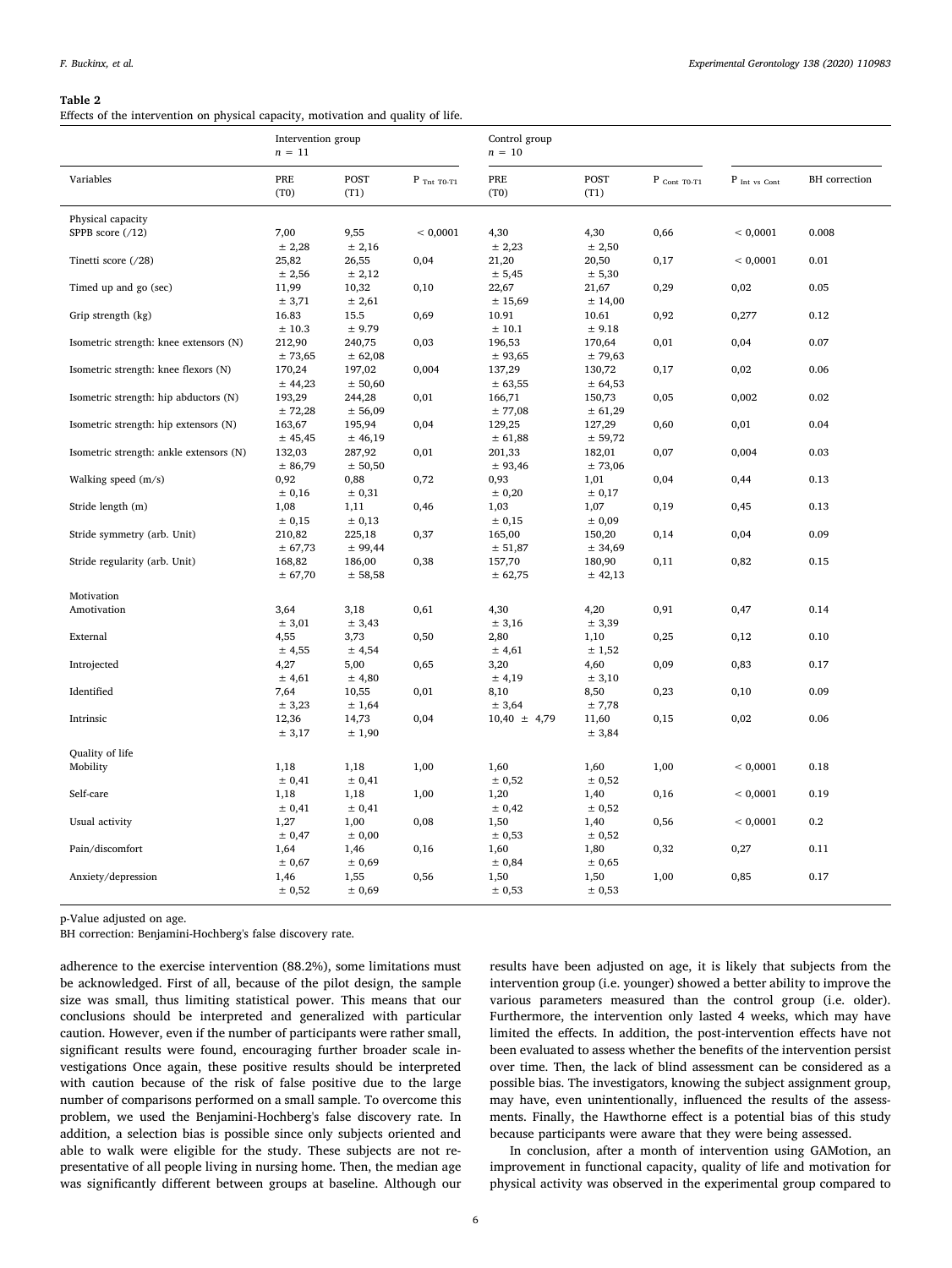<span id="page-6-16"></span>



and T1 in both groups





the control group and these results confirm those obtained with the previous version of the giant exercising board game. Additional studies, including more participants and longer follow-up, are necessary to establish the effectiveness of such an intervention in nursing home setting.

# Acknowledgments

The authors are grateful to all the volunteers for their participation in this study.

## Declaration of competing interest

No conflicts of interest, financial or otherwise, are reported by any of the authors.

#### Funding disclosure

This research did not receive any specific grant from funding agencies in the public, commercial, or not-for-profit sectors.

### References

- <span id="page-6-21"></span>Ahn, B.R., Kang, H.J., Choi, E.J., Jang, S.W., Chung, H.S., Jeon, K.S., 2019. Correlation of the Korean version of falls efficacy scale-international with quantitative balance and gait parameters through exercise program in elderly men. Ann. Rehabil. Med. 43 (2), 195–203. <https://doi.org/10.5535/arm.2019.43.2.195>.
- <span id="page-6-4"></span>Benjamin, K., Edwards, N., Ploeg, J., Legault, F., 2014. Barriers to physical activity and restorative care for residents in long-term care: a review of the literature. J. Aging Phys. Act. 22 (1), 154–165. [https://doi.org/10.1123/japa.2012-0139.](https://doi.org/10.1123/japa.2012-0139)
- <span id="page-6-7"></span>Bleakley, C.M., Charles, D., Porter-Armstrong, A., McNeill, M.D., McDonough, S.M., McCormack, B., 2015. Gaming for health: a systematic review of the physical and cognitive effects of interactive computer games in older adults. J. Appl. Gerontol. 34 (3), Np166–189. [https://doi.org/10.1177/0733464812470747.](https://doi.org/10.1177/0733464812470747)
- <span id="page-6-3"></span>Brett, L., Traynor, V., Stapley, P., 2016. Effects of physical exercise on health and wellbeing of individuals living with a dementia in nursing homes: a systematic review. J. Am. Med. Dir. Assoc. 17 (2), 104–116. [https://doi.org/10.1016/j.jamda.2015.08.](https://doi.org/10.1016/j.jamda.2015.08.016) [016](https://doi.org/10.1016/j.jamda.2015.08.016).
- <span id="page-6-13"></span>Buckinx, F., Beaudart, C., Slomian, J., Maquet, D., Demonceau, M., Gillain, S., ... Bruyere, O., 2015a. Added value of a triaxial accelerometer assessing gait parameters to predict falls and mortality among nursing home residents: A two-year prospective study. Technol Health Care 23 (2), 195–203. [https://doi.org/10.3233/thc-140883.](https://doi.org/10.3233/thc-140883)
- <span id="page-6-12"></span>Buckinx, F., Croisier, J.L., Reginster, J.Y., Petermans, J., Goffart, E., Bruyere, O., 2015b. Relationship between isometric strength of six lower limb muscle groups and motor skills among nursing home residents. J Frailty Aging 4 (4), 184–187. [https://doi.org/](https://doi.org/10.14283/jfa.2015.70) [10.14283/jfa.2015.70.](https://doi.org/10.14283/jfa.2015.70)
- <span id="page-6-1"></span>Buckinx, F., Mouton, A., Reginster, J.Y., Croisier, J.L., Dardenne, N., Beaudart, C., Bruyere, O., 2017. Relationship between ambulatory physical activity assessed by activity trackers and physical frailty among nursing home residents. Gait Posture 54, 56–61. [https://doi.org/10.1016/j.gaitpost.2017.02.010.](https://doi.org/10.1016/j.gaitpost.2017.02.010)
- <span id="page-6-22"></span>Cadore, E.L., Rodriguez-Manas, L., Sinclair, A., Izquierdo, M., 2013. Effects of different exercise interventions on risk of falls, gait ability, and balance in physically frail older adults: a systematic review. Rejuvenation Res. 16 (2), 105–114. [https://doi.org/10.](https://doi.org/10.1089/rej.2012.1397) [1089/rej.2012.1397.](https://doi.org/10.1089/rej.2012.1397)
- <span id="page-6-17"></span>Chase, J.D., Phillips, L.J., Brown, M., 2017. Physical activity intervention effects on physical function among community-dwelling older adults: a systematic review and meta-analysis. J. Aging Phys. Act. 25 (1), 149–170. [https://doi.org/10.1123/japa.](https://doi.org/10.1123/japa.2016-0040) [2016-0040](https://doi.org/10.1123/japa.2016-0040).
- <span id="page-6-6"></span>Chen, Y.M., Li, Y.P., 2014. Motivators for physical activity among ambulatory nursing home older residents. ScientificWorldJournal 2014, 329397. [https://doi.org/10.](https://doi.org/10.1155/2014/329397) [1155/2014/329397](https://doi.org/10.1155/2014/329397).
- <span id="page-6-15"></span>Cleemput, I., 2010. A social preference valuations set for EQ-5D health states in Flanders, Belgium. Eur. J. Health Econ. 11 (2), 205–213. [https://doi.org/10.1007/s10198-009-](https://doi.org/10.1007/s10198-009-0167-0) [0167-0.](https://doi.org/10.1007/s10198-009-0167-0)
- <span id="page-6-10"></span>Cruz-Jentoft, A.J., Baeyens, J.P., Bauer, J.M., Boirie, Y., Cederholm, T., Landi, F., ... Zamboni, M., 2010. Sarcopenia: European consensus on definition and diagnosis: Report of the European Working Group on Sarcopenia in Older People. Age Ageing 39 (4), 412–423. [https://doi.org/10.1093/ageing/afq034.](https://doi.org/10.1093/ageing/afq034)
- <span id="page-6-9"></span>[Folstein, M.F., Folstein, S.E., McHugh, P.R., 1975.](http://refhub.elsevier.com/S0531-5565(20)30331-4/rf0065) "Mini-mental state". A practical [method for grading the cognitive state of patients for the clinician. J. Psychiatr. Res.](http://refhub.elsevier.com/S0531-5565(20)30331-4/rf0065) [12 \(3\), 189](http://refhub.elsevier.com/S0531-5565(20)30331-4/rf0065)–198.
- <span id="page-6-2"></span>Forster, A., Airlie, J., Birch, K., Cicero, R., Cundill, B., Ellwood, A., ... Farrin, A., 2017. Research Exploring Physical Activity in Care Homes (REACH): study protocol for a randomised controlled trial. Trials 18 (1), 182. [https://doi.org/10.1186/s13063-017-](https://doi.org/10.1186/s13063-017-1921-8) [1921-8.](https://doi.org/10.1186/s13063-017-1921-8)
- <span id="page-6-18"></span>Gudlaugsson, J., Gudnason, V., Aspelund, T., Siggeirsdottir, K., Olafsdottir, A.S., Jonsson, P.V., ... Johannsson, E., 2012. Effects of a 6-month multimodal training intervention on retention of functional fitness in older adults: a randomized-controlled cross-over design. Int J Behav Nutr Phys Act 9, 107. [https://doi.org/10.1186/1479-5868-9-107.](https://doi.org/10.1186/1479-5868-9-107)
- <span id="page-6-20"></span>Hauer, K., Ullrich, P., Dutzi, I., Beurskens, R., Kern, S., Bauer, J., Schwenk, M., 2017. Effects of standardized home training in patients with cognitive impairment following geriatric rehabilitation: a randomized controlled pilot study. Gerontology 63 (6), 495–506. [https://doi.org/10.1159/000478263.](https://doi.org/10.1159/000478263)
- <span id="page-6-0"></span>Ikezoe, T., Asakawa, Y., Shima, H., Kishibuchi, K., Ichihashi, N., 2013. Daytime physical activity patterns and physical fitness in institutionalized elderly women: an exploratory study. Arch. Gerontol. Geriatr. 57 (2), 221–225. [https://doi.org/10.1016/j.](https://doi.org/10.1016/j.archger.2013.04.004) [archger.2013.04.004.](https://doi.org/10.1016/j.archger.2013.04.004)
- <span id="page-6-5"></span>Jansen, C.P., Classen, K., Wahl, H.W., Hauer, K., 2015. Effects of interventions on physical activity in nursing home residents. Eur. J. Ageing 12 (3), 261–271. [https://doi.org/](https://doi.org/10.1007/s10433-015-0344-1) [10.1007/s10433-015-0344-1](https://doi.org/10.1007/s10433-015-0344-1).
- <span id="page-6-19"></span>Krist, L., Dimeo, F., Keil, T., 2013. Can progressive resistance training twice a week improve mobility, muscle strength, and quality of life in very elderly nursing-home residents with impaired mobility? A pilot study. Clin. Interv. Aging 8, 443–448. [https://doi.org/10.2147/cia.s42136.](https://doi.org/10.2147/cia.s42136)
- <span id="page-6-14"></span>[M.Sabisto, J.B.C., 2011. Exploring motivation for physical activity across the adult life](http://refhub.elsevier.com/S0531-5565(20)30331-4/rf0100)[span. Psychol. Sport Exerc. 12 \(2\), 99](http://refhub.elsevier.com/S0531-5565(20)30331-4/rf0100)–105.
- <span id="page-6-11"></span>[Mathias, S., Nayak, U.S., Isaacs, B., 1986. Balance in elderly patients: the](http://refhub.elsevier.com/S0531-5565(20)30331-4/rf0105) "get-up and go" [test. Arch. Phys. Med. Rehabil. 67 \(6\), 387](http://refhub.elsevier.com/S0531-5565(20)30331-4/rf0105)–389.
- <span id="page-6-8"></span>Molina, K.I., Ricci, N.A., de Moraes, S.A., Perracini, M.R., 2014. Virtual reality using games for improving physical functioning in older adults: a systematic review. J